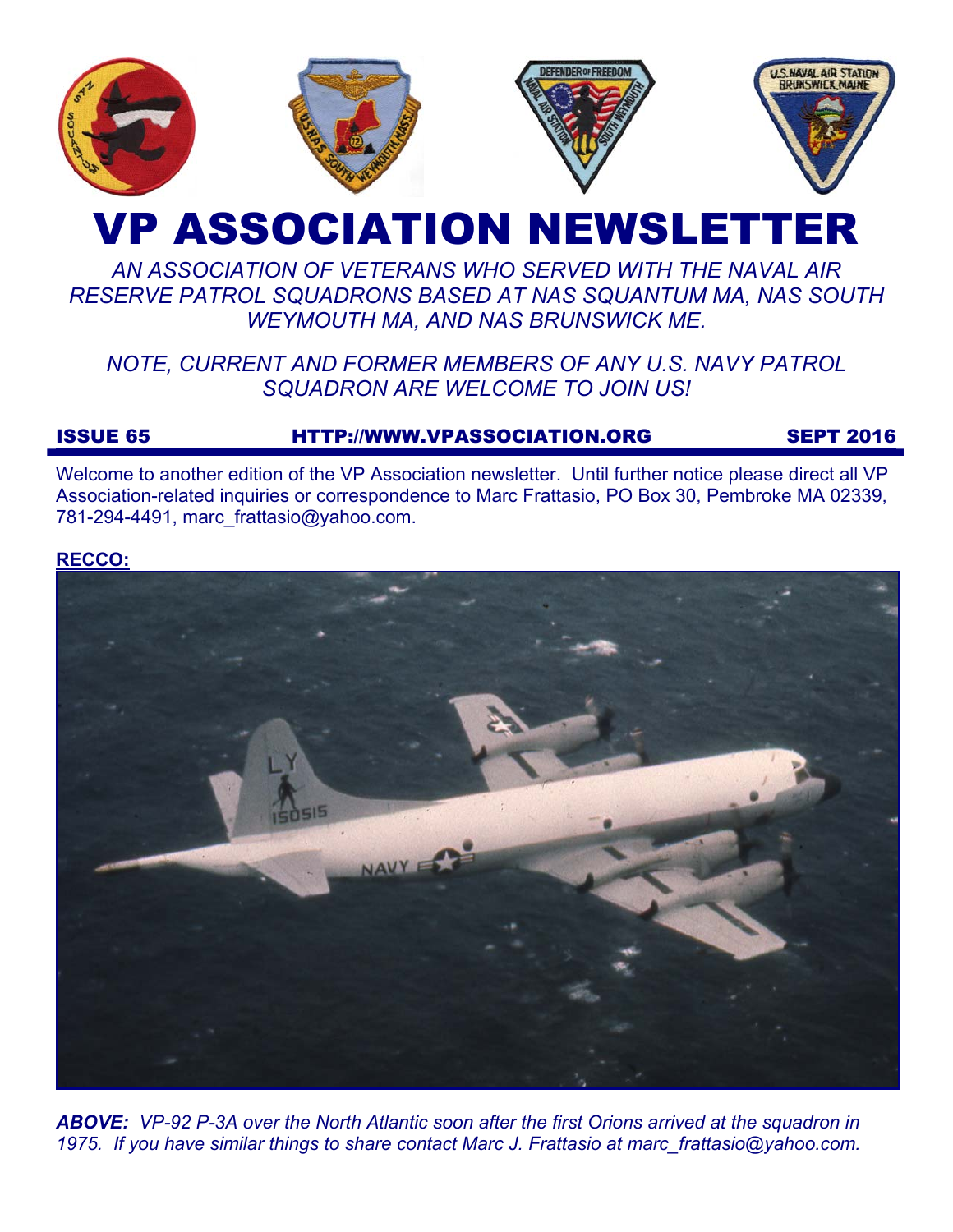## **ILL SHIPMATE IN NEED OF CHEERING UP:**

Gerald Brown is very sick. As some of you know, "Brownie" was an aviation storekeeper (AK) with VP-92 for many years. He does not have an e-mail address, but if you'd like to send him a card or call him his home address is 402 W Union St., East Bridgewater, MA 02333-1721 and his telephone number is 508-378-7590.

## **LAST CALL FOR THE 2016 ANNUAL REUNION:**

This will be your final reminder that the VP Association's annual reunion will be held on Saturday September 24<sup>th</sup> from 12:00 to 17:00 at the Weymouth Elks Hall at 1197 Washington Street in Weymouth, MA. This is the same place the reunion has been held for the past two years. It is just a few miles from old NAS South Weymouth.

The buffet style banquet costs \$40 per person. As always, attendance is limited, reservations are required in advance, and will be taken first-come first served. Tickets will not be sold at the door. Please complete and mail the reservation form on the last page ASAP to prevent disappointment and so we can tell the caterer how many people to expect. Please note that all reservations need to be in Barbara Hanigan's hands by no later than Friday September 15<sup>th</sup>. Directions to the Weymouth Elks Hall follow:

## From the North (i.e., from Boston)

- 1. Take Route 3 south from the Boston area to Route 18 (Exit 16 South).
- 2. Go south on Route 18 about 1/2 mile to top of hill. At traffic light, turn left on Middle Street.
- 3. Continue on Middle Street, under Route 3, for about 1 1/2 miles.
- 4. At traffic light, turn right on Washington Street. Proceed through one traffic light and the Elk's Hall is about 200 yards on the right.

## From the South (i.e., from Cape Cod)

- 1. Take Route 3 North from the Plymouth/ Cape Cod area. Get off Route 3 at Exit 15 (Derby Street).
- 2. At end of exit, turn left on Derby Street.
- 3. Drive on Derby Street about 1/2 mile to second traffic light.
- 4. Turn left at light on Cushing Street.
- 5. On Cushing Street go about 1/2 mile to next traffic light and turn left at the light on Route 53 (Whiting Street)
- 6. Stay north on Whiting Street (in Weymouth, it becomes Washington Street). At first traffic light be in the left lane. Go through the traffic light and the Elk's Hall is about 200 yards on the left.

The Holiday Inn at 929 Hingham St. (781-871-0545), the Best Western at 909 Hingham St. (781-871-5660), and the Comfort Inn at 850 Hingham St. (781-982-1000) are all located a few miles away off Exit 14 on Route 3 in Rockland, MA.

We expect to have two guest speakers at the reunion this year, Donald Cann and John Galluzzo, co-authors of the popular Arcadia Press book "Squantum and South Weymouth Naval Air Stations". The authors will give a presentation on the history of both bases. They will bring copies of their book to the reunion to sell and will personally autograph them or copies purchased elsewhere that you may bring to the reunion. See the "Required Reading" section of this newsletter for more details about "Squantum and South Weymouth Naval Air Stations".

Also, as in previous years, everybody who attends the VP Association reunion this year will get a special surprise gift commissioned especially for this event. To find out what it is, you'll have to come to the reunion.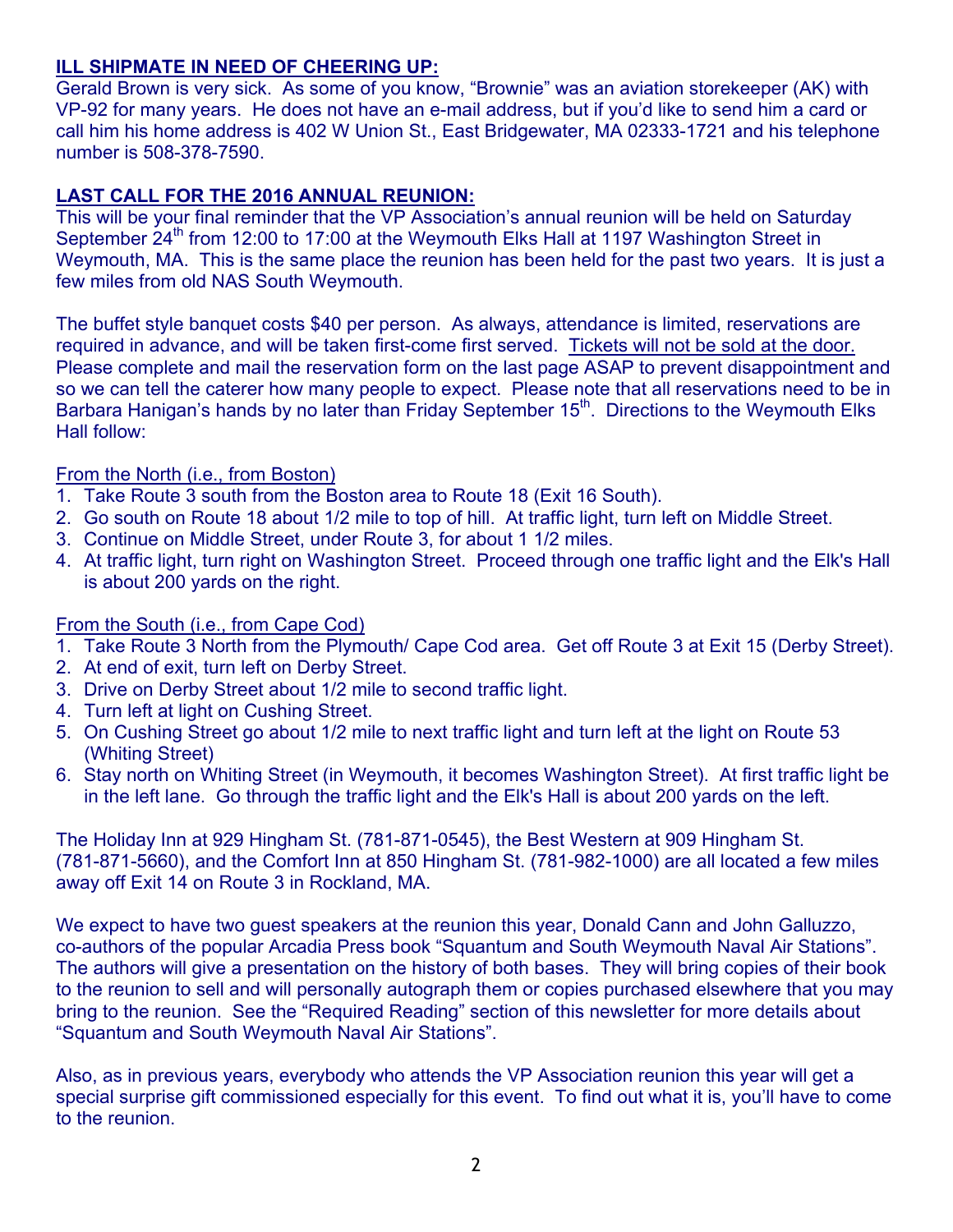As you know, the Weymouth Elks Hall is just a few miles from old NAS South Weymouth, which is being redeveloped into the SouthField condominium community. Plan on driving to Weymouth a few hours earlier, visit the base, and take a look at the remaining USN structures as well as the new SouthField apartments and townhouses. As was the case in previous years the Association of Naval Aviation Patriot Squadron will have the Shea Naval Aviation Museum open from 9 to 11 AM on the day of the reunion. The museum is located in temporary spaces inside the Shea Fitness Center at 495 Shea Memorial Drive and is normally only open on the second and last Saturday of the month. Admission is free. If you have any naval aviation memorabilia gathering dust at home, especially items pertaining to South Weymouth or Squantum, please consider donating it to the museum. See www.anapatriotsquadron.org for details.

Although dress is officially CASUAL for the reunion, we encourage you to wear your old uniform (whatever you have) or a flight suit if you've got one.

Tables will be available in the banquet hall to display any memorabilia that you may wish to bring. If you have photos, cruise books, patches, caps, NATOPS manuals, or any other interesting Navy things that you'd like to show off to your friends please plan to bring them with you. Your newsletter editor is bringing a portable scanner. If you have any NAS Squantum, NAS South Weymouth, or NAS Brunswick-related photos or slides please bring them so they can be scanned for the newsletter.

#### **THE ADMIN FUND:**

The VP Association has no dues but contributions are welcome to help defray the cost of web site hosting, postage, and other expenses. A big "thank you" to Andre Castellano for his recent donation.

## **SPEAKING OF THE COST OF PRINTING AND MAILING NEWSLETTERS…**

If you have an e-mail address and are getting your newsletter in the mail then we do not have an e-mail address for you. If this is your situation, please contact George Driscoll at gnddriscoll@gmail.com so we can send the newsletter to you by e-mail. Remember, this group does not charge dues and operates on a shoestring thanks to volunteer labor, memorabilia sales, and donations. If you have an e-mail address and have been getting paper newsletters, it would be better for us to send it to you by e-mail. Please note that we have had trouble with government and work e-mail addresses rejecting our communications. If you are using a government or work e-mail address to get the newsletter we would prefer to use your home or personal e-mail address instead.

#### **LOST CONTACT:**

Please be sure to inform George Driscoll at gnddriscoll@gmail.com whenever your street or e-mail address changes so we can update the group's contact list. Please note a new e-mail address for Tim Burke at timmyburke@comcast.net for Paul Harriman at harrimancynthia@yahoo.com, and for Joe Mortland at shiftcdr@comcast.net.

#### **NEW MEMBERS:**

Jason Gruss jkgruss@hotmail.com VP-92 Bill Welsh bwpatsfan@yahoo.com VP-92

#### **STEVE O'DONOHUE HAS RETIRED:**

Steve O'Donohue retired from the Navy Reserve as an AWCS at the Shea Memorial Grove on old NAS South Weymouth on Saturday July 9<sup>th</sup>. Steve, who had a total of 26 years of service, was one of the last people from VP-92 still serving and like many others who remained in the USNR in recent years really had to scramble after the squadron was disestablished to find billets to continue his career. Although he started out as a naval aircrewman, in later years he served as a master at arms.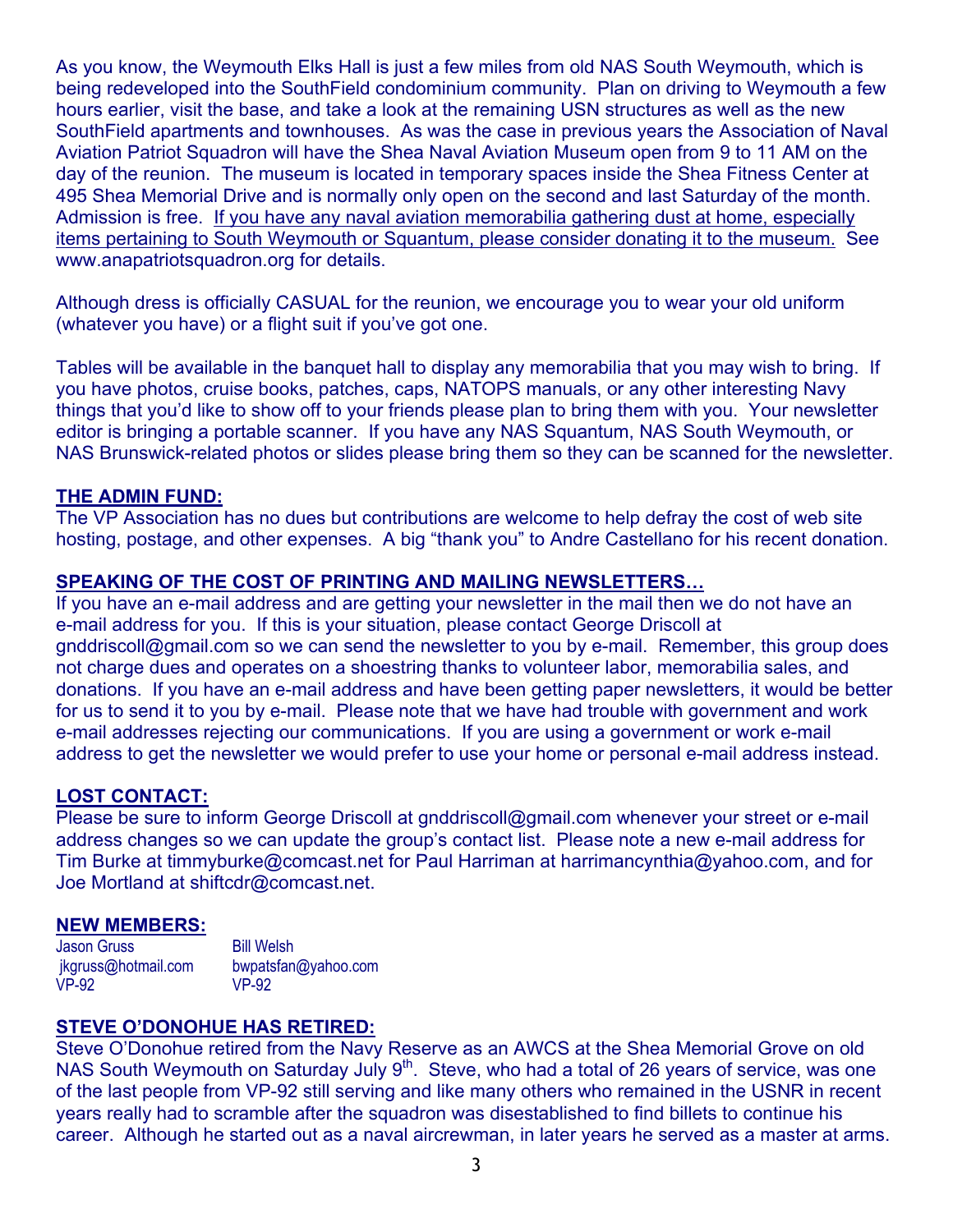



*ABOVE: A very unusual occurrence in 2016 - a Navy ceremony held at the Shea Memorial Grove on old NAS South Weymouth. LEFT: "Odie" at the podium addressing his family and friends. BELOW: Former VP-92 personnel who attended the retirement ceremony assembled together for a group photo.* 

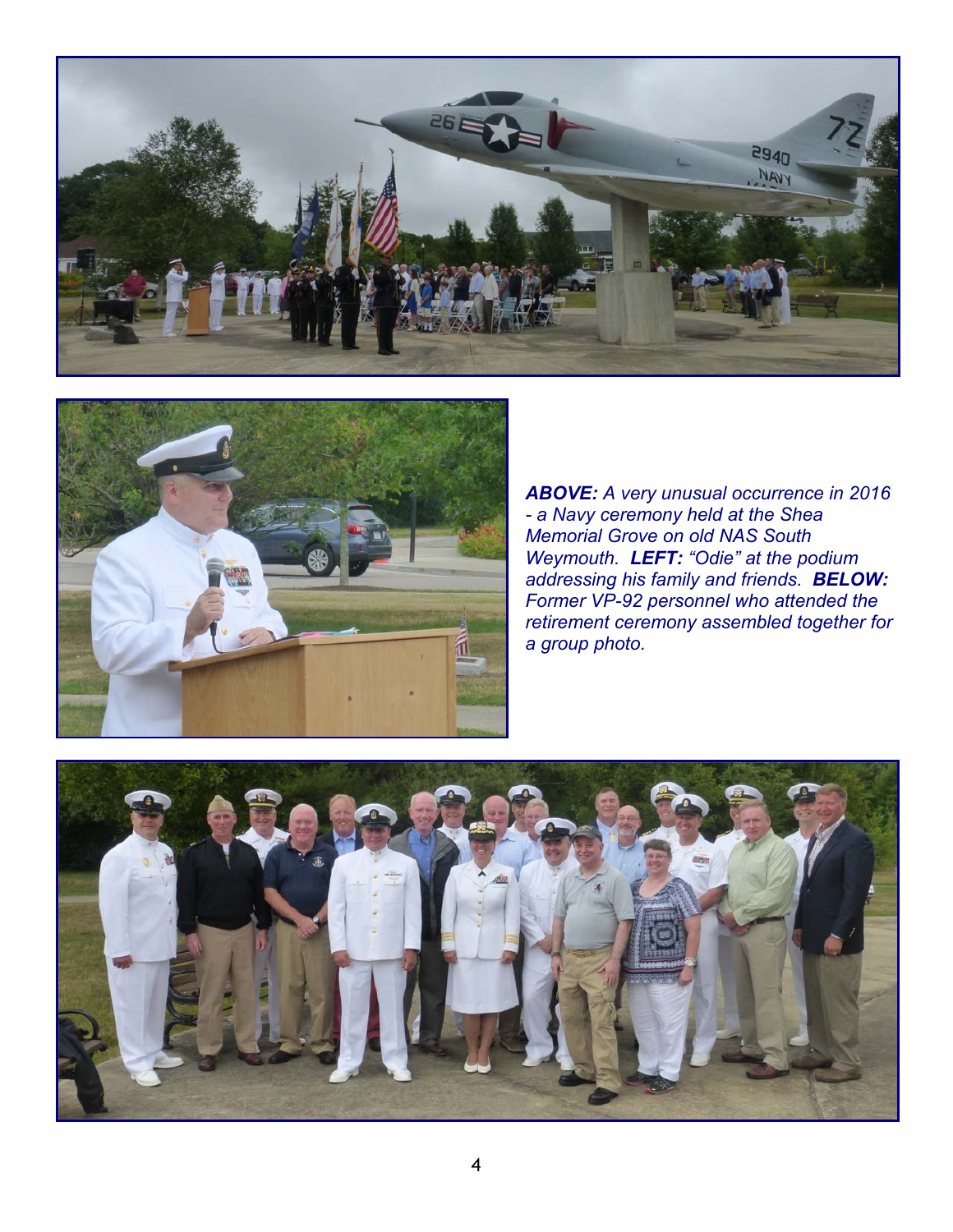## **A SHORT NOTE AND SOME PHOTOS FROM PHIL FORTNAM:**

Thought you might be able to use these photos. I was at Whidbey last week on AT and saw more than a dozen P3s on the tarmac. Looks like the community is alive and well at Whidbey. Phil a.k.a., LT Fortnam.





## **IMPORTANT ANNIVERSARYS COMING UP IN 2017:**

Next year will mark two very important anniversaries for VP Association members – the 10th anniversary since VP-92 was decommissioned at NAS Brunswick in 2007 and the 20<sup>th</sup> anniversary of the decommissioning of NAS South Weymouth in 1997. There are plans in the works for separate events to commemorate both anniversaries.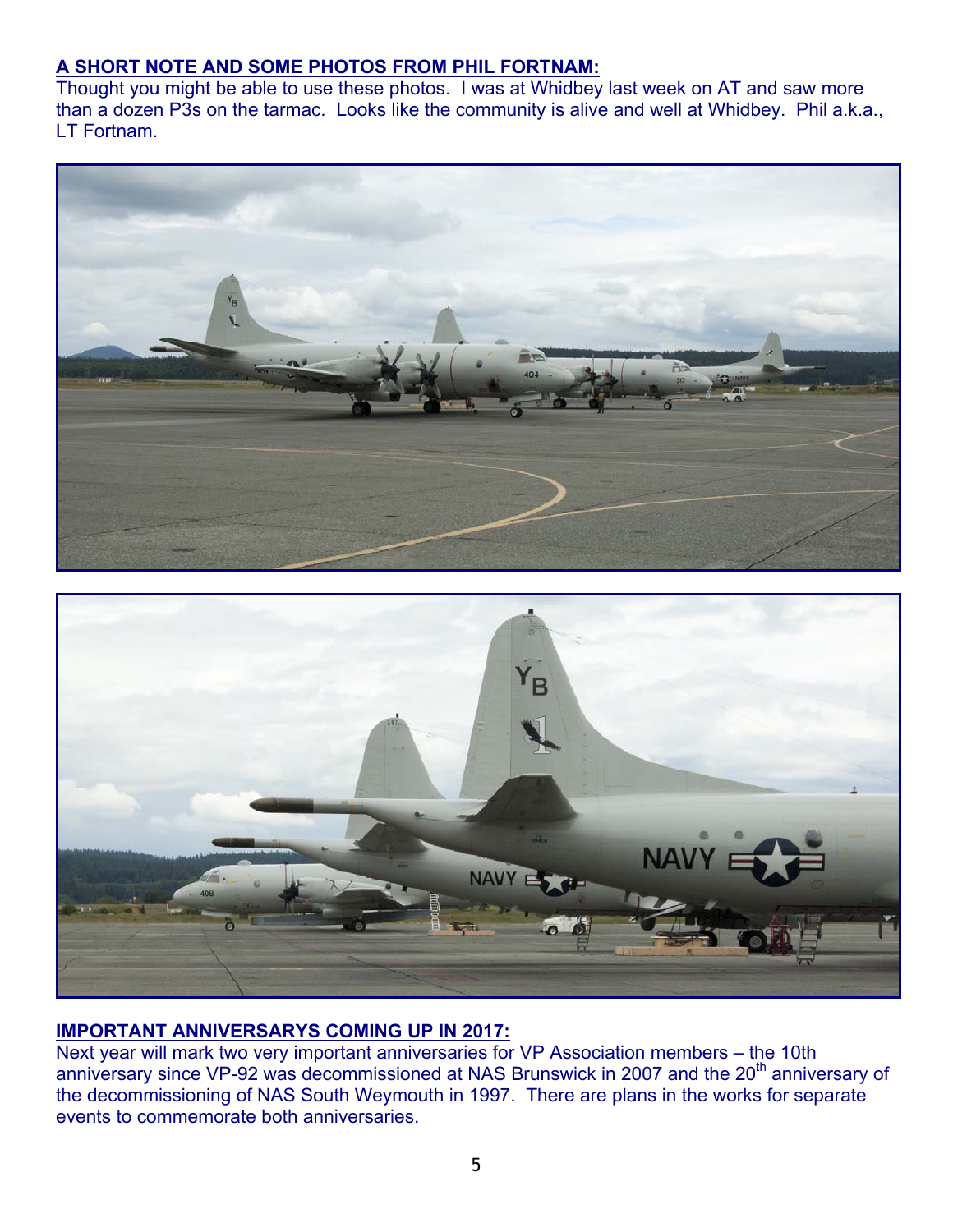There are plans in the works to hold a 10<sup>th</sup> anniversary VP-92 reunion at or near old NAS Brunswick sometime during the summer of 2017. The organizers of this event hope to have a weekend of events similar in concept to what was done when the squadron was disestablished in 2007. Those of us who went to NAS Brunswick for the squadron decommissioning weekend remember what a special event that was. The organizers of the  $10<sup>th</sup>$  anniversary VP-92 reunion hope to recapture the spirit of that unique time. We'll have more information about this event in future issues of the VP Association newsletter. Right now the planning is in the very early stages and things such as the venue, date, cost, etc., have not been defined yet.

It looks like the NAS South Weymouth  $20<sup>th</sup>$  anniversary reunion will probably be a go for Saturday September  $30<sup>th</sup>$  2017. We did not get the numbers that we were looking for (300 people) but there was enough interest expressed via Facebook and other channels to seriously consider taking the financial risk involved with organizing this event. For more information and to express interest in going please join the "NAS South Weymouth Reunion" group on Facebook at www.facebook.com. As with the VP-92 reunion, we'll present more information about this event as it approaches.

## **CHINA'S NEW SEAPLANE IS AS BIG AS A 737 (Popular Mechanics 7/26):**

China has started production on the world's largest seaplane. Known in China as the Jiaolong, or Water Dragon, the AG-600 is built by Chinese aviation giant AVIC, who held ceremony to start up the aircraft assembly line on July 23.

The AG-600 is much larger than its predecessor, the Harbin SH-5 flying boat, which was introduced in 1986. It has a wingspan of 121 feet and a maximum takeoff weight of 53.6 tons. According to Chinese state media, it's as large as an Airbus 320 or Boeing 737. The plane uses four WJ-6 turboprop engines descended from a 1950s-era engine designed by the Soviet Union. It has a range of 3,100 miles and can stay in the air for up to 12 hours.

The amphibious seaplane can take off and land from both water and hard ground. It features a boat-like hull for taking off and landing from water and a conventional tricycle-style set of landing gear for operating from conventional land airstrip.

According to Xinhua, the AG600 will be used for seaborne search and rescue. It will be equipped with infrared sensors and optical cameras for searching vast stretches of ocean, and built-in emergency medical facilities for treating survivors. It can rescue up to 50 people at a time.

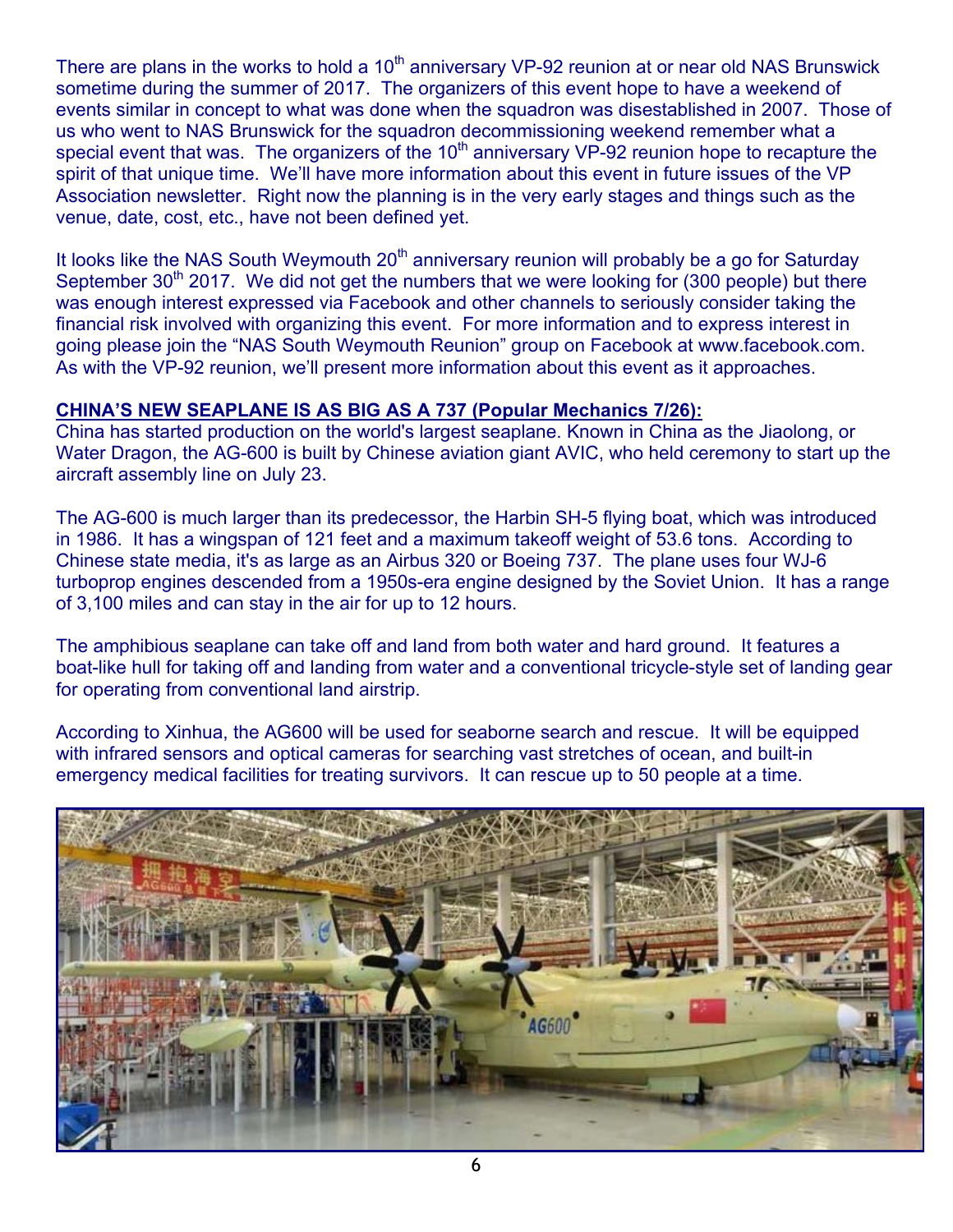The plane is also meant for firefighting. Landing in water, it can collect 12 tons of water in 20 seconds, dumping it on forest fires.

Unlike its predecessor, the AG-600's resume doesn't include anti-submarine warfare. At least, officially. China appears to be deliberately downplaying the military side of the seaplane. Aside from hunting submarines, performing reconnaissance and rescuing downed aircrews, the plane could also be used to resupply China's remote military bases on contested islands in the South China Sea.

AVIC has 17 orders so far, and expects the plane to appeal mostly to the domestic market. Few countries still build seaplanes, although Japan recently came out with the US-2. The Indian military plans to buy twelve US-2s for operating across the vast Indian Ocean.

## **SAILORS, CIVILIANS REUNITE AT BRUNSWICK NAVAL AIR STATION (Newstimes 7/16):**

The Brunswick Naval Air Station has been closed long enough - five years - for the community to organize the first reunion for sailors and civilians. Sailors and civilians from as far away as Hawaii, Washington state, Michigan, Wisconsin, Texas and Florida joined local residents this weekend to reminisce over good times at the former Navy base, built in World War II to train Royal Navy pilots.

Organizer Jeff Simpson said he has fond memories of the U.S. Navy's P-3 Orion "sub hunter" patrol planes and other aircraft. "Everybody misses the sound. You'd hear them humming all night long," said Simpson, who lives in Topsham along what was the flight path.

The Brunswick Naval Air Station formally closed on May 31, 2011, after being ordered closed by the Defense Base Closure and Realignment Commission. The closing left the military with no active-duty airfield in New England. The Navy patrol aircraft, which kept watch over Soviet submarines in the North Atlantic during the Cold War, now operate from Jacksonville, Florida.

It was a blow both to the local economy and to a region where Navy personnel and their families were part of the fabric of the community. But there are good memories. Simpson is the administrator of Remember Brunswick Naval Air Station Facebook page with more than 4,000 members. For the reunion, golf and a barbecue were being held Saturday, followed by tour of redeveloped property. There's also a Sunday service in the chapel.

The 3,200-acre base has been transformed into a business campus that's called Brunswick Landing. The dual, 8,000-foot runways are now part of Brunswick Executive Airport. Brunswick Landing has so far attracted 950 jobs, surpassing the goal of 700 jobs for the five-year mark in the base redevelopment plan. Those numbers will grow when online furnishings retailer Wayfair creates up to 500 jobs at a new customer service center. The base is on track to reach up to 5,000 jobs over the next decade, said Steve Levesque, director of the Midcoast Regional Redevelopment Authority.

#### **SOUTHFIELD REDEVELOPMENT RECHRISTENED UNION POINT (Patriot Ledger 7/7):**

Over the past decade SouthField has been synonymous with economic rejuvenation, bureaucratic logjam and eye-rolling resignation – sometimes all at once. Now it has a new association: history. LStar Communities, the North Carolina company in charge of redeveloping the former South Weymouth Naval Air Station, announced Thursday that it's stepping away from the long, tangled past of SouthField by re-christening the property Union Point.

LStar Managing Partner Kyle Corkum said the re-branding was partly to disassociate with the years the project seemed broken beyond repair, mired in in-fighting and an unworkable oversight structure. But he said it was also to reflects the partnership between Weymouth, Rockland and Abington, each of which has a piece of the 1,400 former base within its borders, and LStar's new ambitious vision for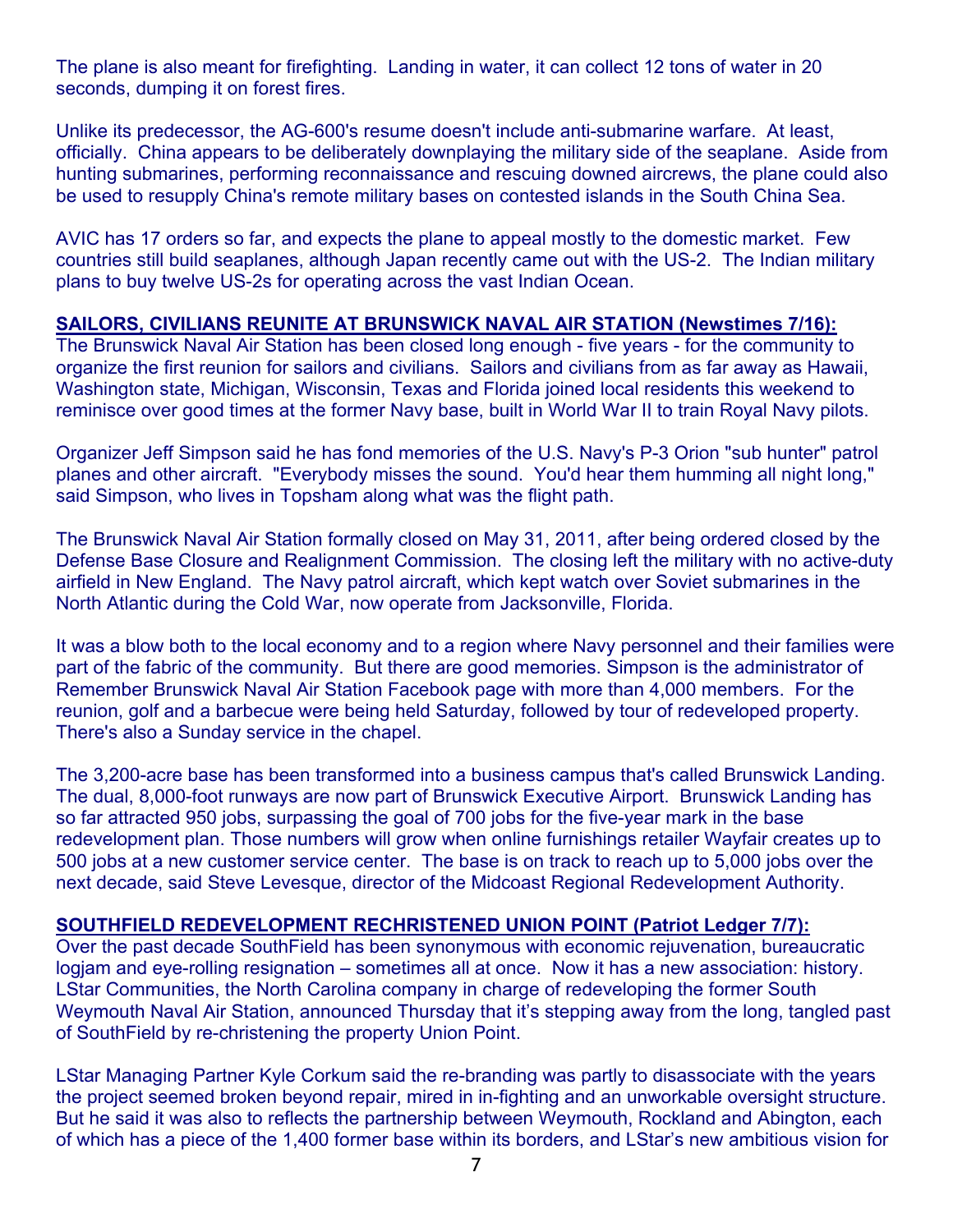a denser, more urban redevelopment, Corkum said. "What we inherited was a glorified single-family subdivision in the suburbs," Corkum said. "The new vision is more urban and more like a small city outside of Boston."

The new name is also a nod to the two Union Streets, one in Weymouth and one in Rockland, that dead-end at the edges of the property and LStar's commitment to use union labor for some of the work on the property, Corkum said. New temporary signs went up Wednesday at the property and LStar redirected the redevelopment's former website to a new one, www.unionpointma.com.

Mayor Robert Hedlund said LStar had already made strides turning around SouthField's image before changing its name. "I think that the name means less in the long run than the actual development that will take hold and the benefits we'll see," he said. "If it helps them do a better job of marketing the site and bringing in more commercial activity and more tax revenue for the town, that's great."

Eric Miller, president of the SouthField Neighborhood Association, said even though the name may have officially changed, it's not clear yet whether the new label will stick with residents of the new development and the three towns. He said even after a decade of the property's official naming as SouthField many people still refer to it simply as "the base." "It's really going to come down to whether the community accepts the new name," he said. "Who knows if Union Point is going to stick any more than SouthField did?"

LStar, which specializes in reviving failed or struggling planned communities, bought the property from previous master developer Starwood Land Ventures last year. LNR Development Corp., which preceded Starwood, first dubbed the property SouthField in 2006. New homes and businesses were supposed to start springing up by the following year but a series of delays and false starts pushed back the start of construction by three years. When did begin it was more of a trickle than the flood that the towns had hoped would spur an economic revival through an influx of new tax revenue.

A legislative overhaul in 2014 scrapped the old oversight agency, replaced it with a new one and gave the three towns more control over their portions. Since taking over, LStar has signed several land deals with developers and won approval from the three towns to add more housing and triple the amount of commercial space around the cluster of homes and apartments already there. Plans for SouthField now include 3,900 homes and apartments and up to 6 million square feet of commercial space.

Some vestiges of the old name will remain. The 2014 legal rewrite refers to the property created the new oversight agency, the SouthField Redevelopment Authority, and recognized the SouthField Neighborhood Association.

## *Patriot Ledger article by Christian Schiavone*

## **A NEW AGE DAWNS FOR NAS JAX AIRCRAFT (JAX Air News 6/29):**

A P-8A Poseidon landed on the new NAS Jacksonville primary runway June 27, signifying the reopening of Towers Field following a major yearlong construction project that required all fixed-wing aircraft operations to move to Cecil Airport for expeditionary style operations. In the predawn, Runway Project Manager Lt. Jamie Wallace, CEC, noted that it was exciting for her to call the control tower and request the newly installed LED lights to be switched on, after the runway spent a year in symbolic darkness. "It was significant to me and that's what made this project feel complete," Wallace said. "The \$52 million invested in this project will safely serve the Navy's Maritime Patrol and Reconnaissance Force – as well as our rotary community and Reserve squadrons."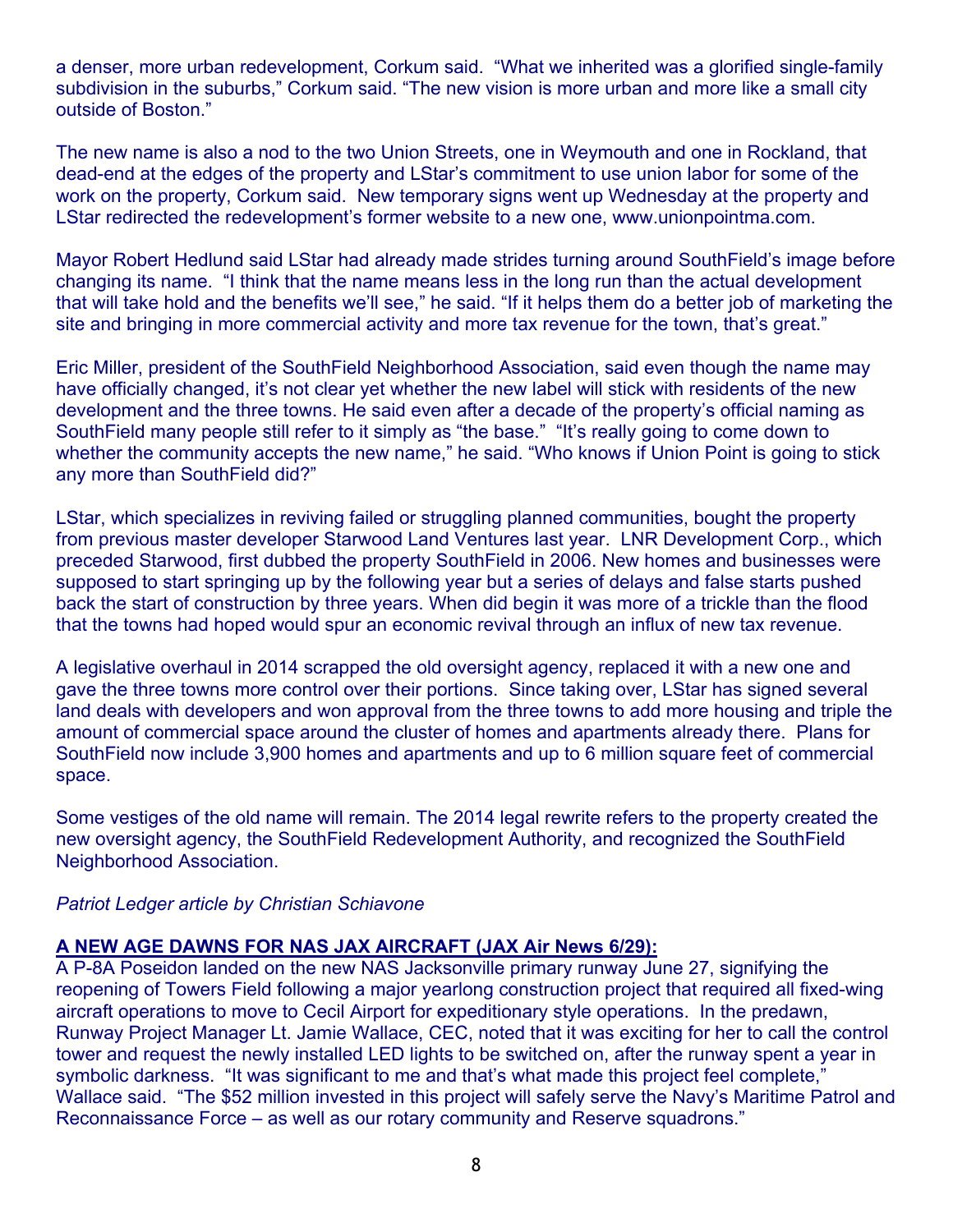Dozens of guests, including military, state and local officials, civilians and retirees, mingled as they shared their experiences with the armed forces. Patriotic music was delivered courtesy of Navy Band Southeast. Master of ceremonies NAS Jacksonville Executive Officer Capt. Sean Haley welcomed guests and introduced Cmdr. Dennis Andrews, NAS Jacksonville command chaplain, who delivered the invocation, followed by a blessing the runway. "The completion of the runway represents the collective efforts of hundreds of people, who gave the very best of their skills and abilities to see this project accomplished," said Andrews. "God, as we dedicate this air field help us to be mindful that it is a symbol of freedom."

Remarks were also given by lead contractor Archer Western Project Manager Justin Cooper. "Conversations about teamwork for this major project started long before the runway was shut down and torn up for recycling," Cooper said. "That kind of communication is what kept everything going."

NAS Jacksonville Commanding Officer Capt. Howard Wanamaker, keynote speaker, welcomed the distinguished guests, but also recognized the contractors and other key personnel who worked on the project. "Your dedication, cooperation and patience helped complete this project safely, on time and on budget – thank you," Wanamaker said. He also thanked the Jacksonville Aviation Authority and Cecil Airport personnel for their assistance helping to save taxpayers money, with a minimum impact to the community. "Cecil Airport became our second home and proved to be a dynamic airport, capable of handling all our requests and requirements," he said. "From the start, with the many facilities upgraded and strong ties to the community, we knew we were going to be successful."

Wanamaker remarked about the P-8A Poseidon that was circling overhead of the ceremony "That P-8 is just itching to land, isn't it?" he joked to the audience. NAS Jacksonville Air Operations Officer Cmdr. Stephen Polk asked Wanamaker for permission to land the circling aircraft on the secondary runway 14-32. Wanamaker suggested the use of the primary runway 10-28 and the P-8A briefly touched down and then took off again to the delight of the crowd. Wanamaker finished his presentation by declaring, "Towers Field is now open for military aviation!"

According to Wanamaker, NAS Jacksonville is home to the most advanced anti-submarine warfare aircraft in the world ––The P-8A Poseidon and the MH-60R Seahawk helicopter. The P-8A Poseidon is designed for long-range anti-submarine warfare; anti-surface warfare; and intelligence, surveillance and reconnaissance missions.

The MH-60R Seahawk is the world's most advanced maritime helicopter designed for anti-submarine warfare; anti-surface warfare; surveillance; communications relay; combat search and rescue; naval gunfire support and logistical support.

After Andrews gave the benediction, a ceremonial cake was served followed by aircraft tours. "Just staying committed to it. Not giving up," said Lt. Wallace. "You can explain the same thing to a group of folks, but each person will interpret it differently. It really is just about staying committed." Naval Air Station Jacksonville says planes will be returning through Monday and Tuesday.

#### *JAX Air News article by Julie M. Lucas*

## **NAVY UNIT LEAVING KANEOHE FOR WASHINGTON (Honolulu Star Advisor 6/19):**

A Navy patrol and reconnaissance wing with roots in Hawaii back to the 1930s will be eliminated May 1 as U.S. Pacific Fleet consolidates two wings and transfers missions to Washington state. The planes and personnel of Patrol and Reconnaissance Wing 2 at Kaneohe Bay, which had three squadrons of P-3C Orion turboprop aircraft, are shifting to Naval Air Station Whidbey Island. Six to eight P-3Cs were assigned to each of the patrol squadrons — VP-4, VP-9 and VP-47.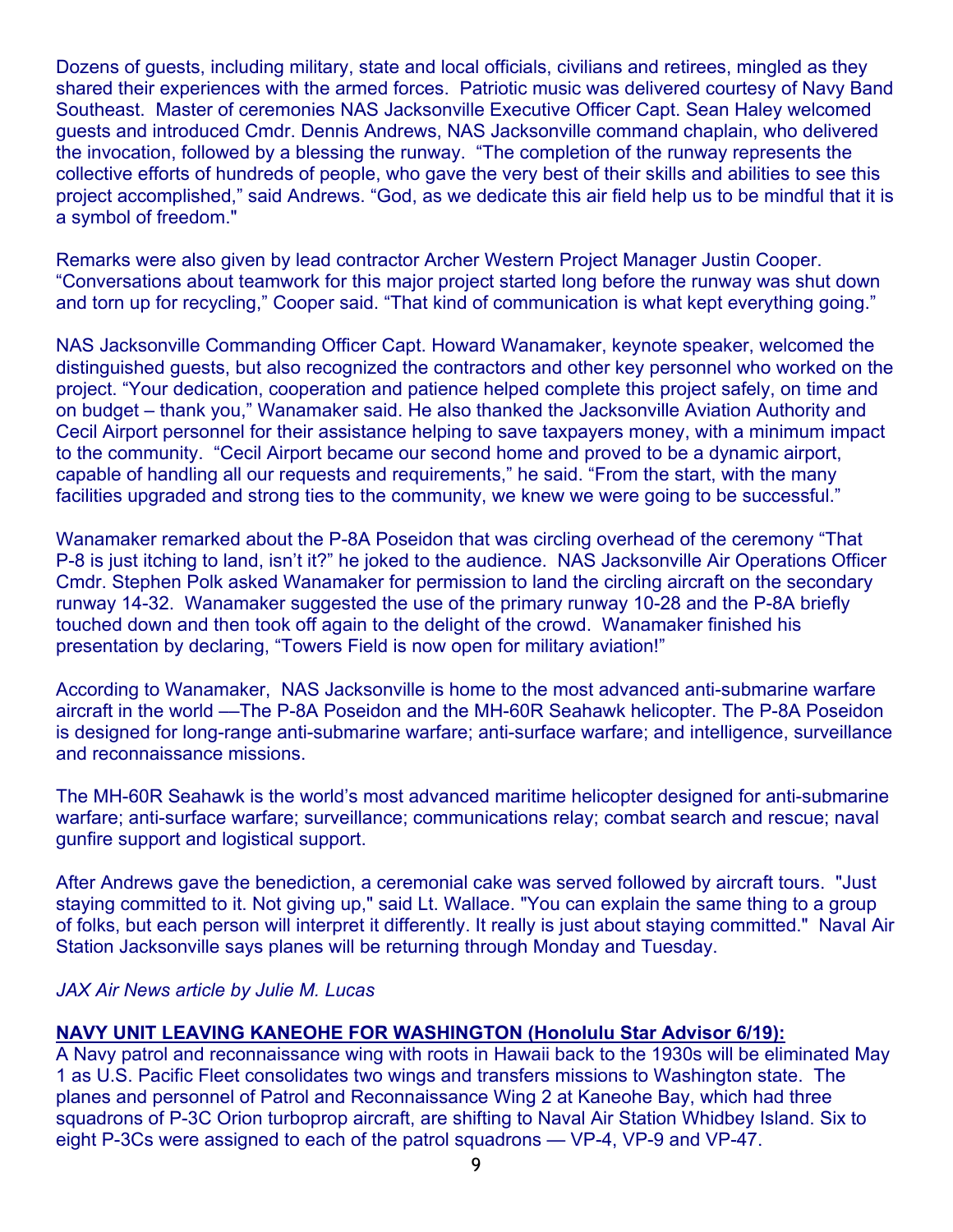The Navy decided it would be cheaper to base the units and newer replacement aircraft — P-8 Poseidon jets — at Whidbey. In 2012, the Navy estimated it could save \$300 million by consolidating the aircraft on the West Coast and in Florida instead of maintaining those locations and Hawaii, too. Eighteen Poseidons, a military version of the Boeing 737-800, were originally slated for Hawaii. As previously reported, the squadrons and planes will go to Washington state under the revised plan. The Poseidons were expected to bring more jet traffic and noise to Marine Corps Air Station at Kaneohe Bay, as well as 904 personnel and about \$150 million in base upgrades. However, Kaneohe Bay will become the operating point for a permanent detachment of two P-8s that will perform a Hawaii homeland defense mission.

Patrol and Reconnaissance Wing 2 is the evolution of Fleet Air Wing 2, established at Pearl Harbor in 1937 and with later service at Kaneohe Bay, Barbers Point and Kaneohe Bay again. Even before that, in 1934, the U.S. Navy was worried about Japan's expansion and transferred six P2Y-1 patrol flying boats from San Francisco in what amounted to the first nonstop formation flight from the United States to Hawaii. PBY Catalina seaplanes were a signature aircraft on Dec. 7, 1941, with more than 60 on Oahu. A patrolling Catalina spotted a Japanese minisub off Pearl Harbor's entrance before the attacks. Since the 1950s, Barbers Point was known for its "Rainbow Fleet" of patrol squadrons that routinely deployed with P-2 and later P-3 aircraft to the northern and western Pacific, Indian Ocean and Arabian Gulf. The Navy said the aircraft tracked Soviet submarines off the West Coast of the United States and supported operations in the Vietnam War, Gulf War and Kosovo. Later P-3 missions also included Iraq as well as Afghanistan.

Patrol Squadron 4, the "Skinny Dragons," departed from Kaneohe Bay for the last time in March on a deployment to Sigonella, Sicily; Djibouti; and El Salvador to deter drug trafficking. The 12 aircrews of VP-4 will be the first of the three Hawaii squadrons to make the move to Whidbey Island to transition to the P-8 Poseidon. "VP-4 has enjoyed great success for many years in Hawaii," Cmdr. Christopher Smith, squadron executive officer, said in a Navy-produced news story in March. "Our sailors from today and years gone by have fantastic memories of serving in the Aloha State."

Effective Feb. 1, Patrol and Reconnaissance Group Pacific will relocate from Hawaii to Washington state, the Navy said recently. On April 1, VP-47 will relocate. Command of VP-4 was to change immediately to Patrol and Reconnaissance Wing 10 at Whidbey; on Sept. 1 for VP-47; May 1 for VP-9; and May 1 for the highly secretive Special Projects Patrol Squadron 2, or VPU-2. P-3 Orions and the newer P-8 Poseidons are in high demand for surveillance, particularly across the vast expanses of the Pacific and Indian oceans. But changing missions coupled with operations out of locations including Asia, the Middle East and Europe have made the Hawaii basing less essential. Capt. Steve Newlund, the commodore of Patrol and Reconnaissance Wing 2, said in October that he saw no strategic detriment to reducing the maritime and sub-hunting capabilities in Hawaii, because that same capability will come from Whidbey Island.

## *Honolulu Star Advisor article by William Cole*

#### **CHINESE JETS INTERCEPTING US SPY PLANE WERE A LITTLE TOO CLOSE (Newsmax 6/8):** An "unsafe" intercept of a U.S. spy plane over the East China Sea by two Chinese fighter jets on Tuesday emphasized China's demand for an end to American surveillance flights. The U.S. Pacific

Command said the U.S. plane was on routine patrol in international airspace, reported Reuters.

The intercept involved two Chinese J-10 fighter planes and a U.S. Air Force RC-135 reconnaissance plane, U.S. Pacific Command said in a statement. "One of the intercepting Chinese jets had an unsafe excessive rate of closure on the RC-135 aircraft. Initial assessment is that this seems to be a case of improper airmanship, as no other provocative or unsafe maneuvers occurred," Pacific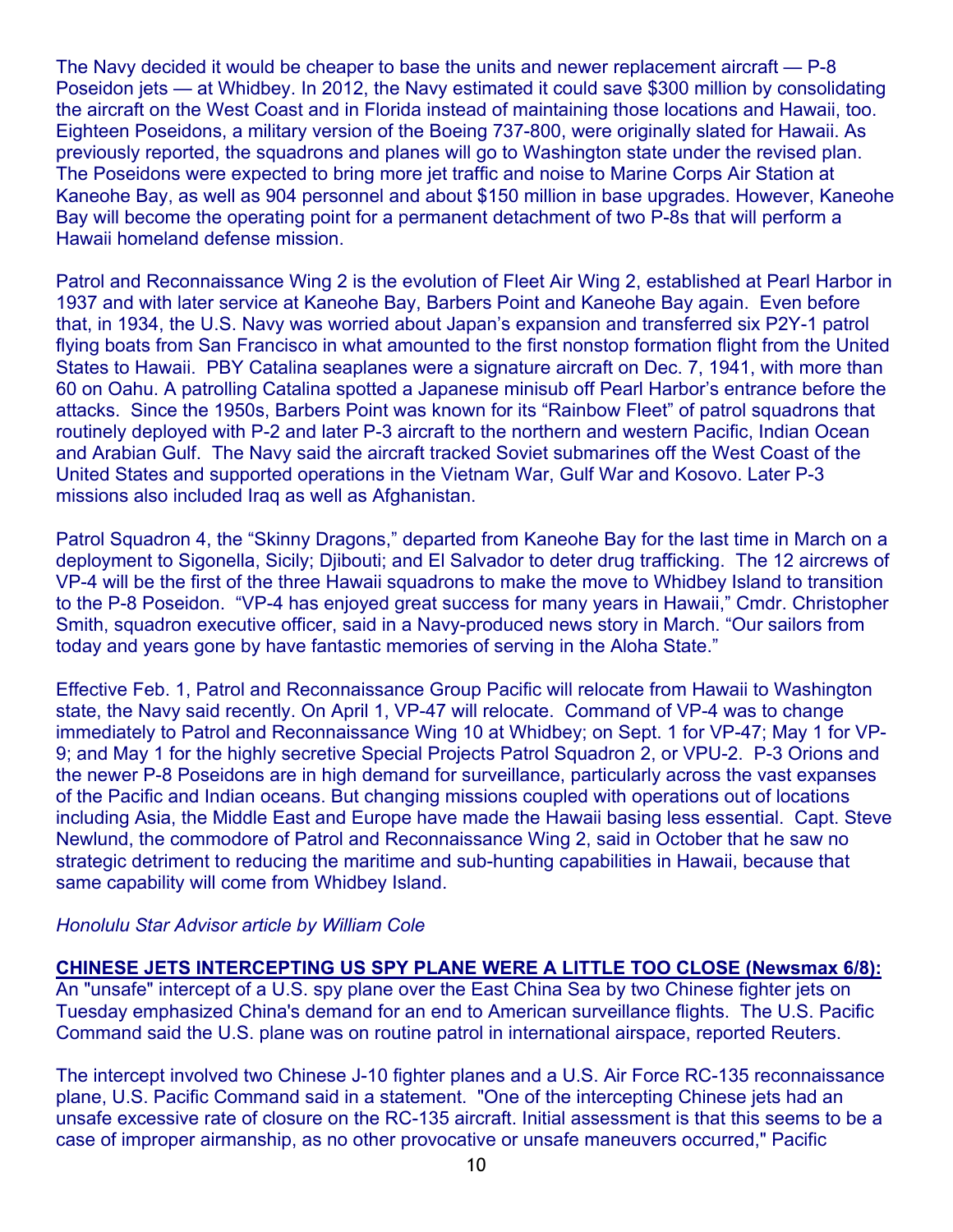Command said. It did not say how close the Chinese fighter came to the U.S. plane. "The Department of Defense is addressing the issue with China in appropriate diplomatic and military channels," the statement said.

China's Defense Ministry said it had noted the report and was looking into it. "Judging by the report, the U.S. side is again deliberately hyping up the issue of the close surveillance of China by U.S. military aircraft," it told Reuters in a statement. "Chinese military pilots consistently carry out operations in accordance with the law and the rules, and are professional and responsible," it added, without elaborating.

Chinese Foreign Ministry spokesman Hong Lei said such patrols seriously harmed China's security, and repeated a demand they stop. "China has the right to take defensive measures," he told a daily news briefing, without identifying the site of the intercept. Asked if the incident had been timed to coincide with high-level China-U.S. talks in Beijing, attended by U.S. Secretary of State John Kerry, Hong responded, "Ask the Americans."

In May, the Pentagon said two Chinese fighter jets flew within 50 feet (15 meters) of a U.S. EP-3 aircraft over the South China Sea. The Pentagon determined that the May incident violated an agreement the two governments signed last year.

Earlier this week, Secretary of State John Kerry said the United States would consider any Chinese establishment of an air defense zone over the South China Sea to be a "provocative and destabilizing act." U.S. officials have expressed concern that an international court ruling expected in coming weeks on a case brought by the Philippines against China over its South China Sea claims could prompt Beijing to declare an air defense identification zone, or ADIZ, as it did over the East China Sea in 2013.

China has claimed most of the South China Sea, through which \$5 trillion in trade is shipped every year. The Philippines, Vietnam, Malaysia, Taiwan and Brunei have overlapping claims. Washington has accused Beijing of militarizing the South China Sea after creating artificial islands. Beijing, in turn, has criticized increased U.S. naval patrols and exercises in Asia. At a conference in Singapore last week, Defense Secretary Ash Carter said the U.S. approach to the Asia-Pacific remained "one of commitment, strength and inclusion," but he warned China against provocative behavior in the South China Sea.

## **BRITS INTERCEPTED RUSSIAN SUB HEADING TO ENGLISH CHANNEL (Business Insider 6/8):**

The Royal Navy's HMS Kent intercepted the Stary Oskol, a Russian Kilo-class submarine capable of carrying torpedoes and antiship cruise missiles, on Tuesday evening, The Guardian reports. The publication reports that HMS Kent's commanding officer, Cmdr. Daniel Thomas, said, "Locating this submarine was a combined effort with NATO allies and shadowing such units is routine activity for the Royal Navy." The Stary Oskol, a diesel-electric submarine, can go nearly silent when submerged and operating on stored electric power, making it difficult to detect.

This incident represents just one in a long line of Russian military planes and ships encroaching on UK and NATO territory. The trend has become prominent enough that Vice Admiral James Foggo III of the US Navy characterized the uptick in Russian submarine activity as the beginning of a "fourth battle of the Atlantic."

According to Foggo, Russian submarine activity is at its highest level since the Cold War, and that should be cause for concern. Foggo wrote in the June issue of Proceedings, the US Naval Institute's monthly publication: "Once again, an effective, skilled, and technologically advanced Russian submarine force is challenging us. Russian submarines are prowling the Atlantic, testing our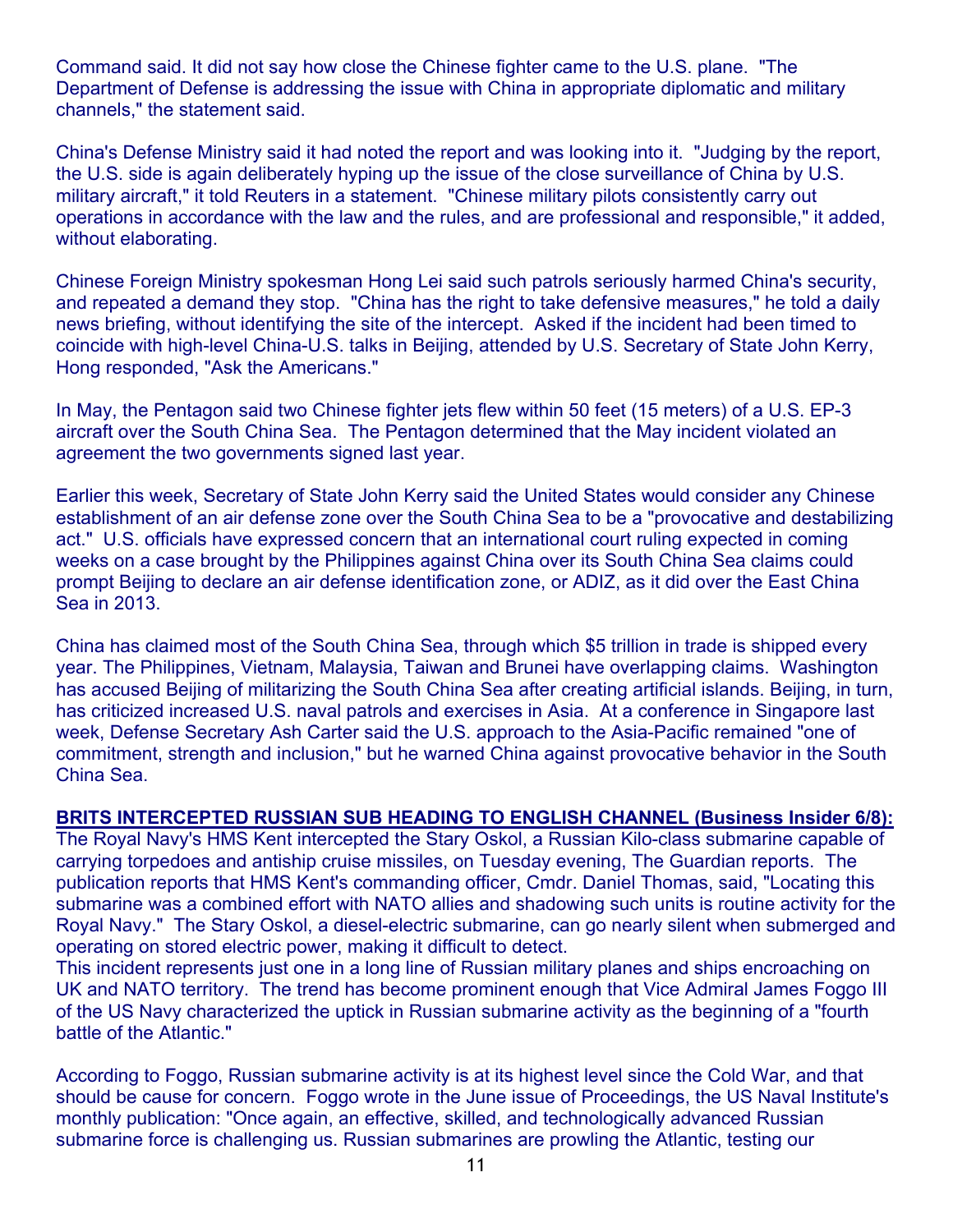defenses, confronting our command of the seas, and preparing the complex underwater battle space to give them an edge in any future conflict. Not only have Russia's actions and capabilities increased in alarming and confrontational ways, its national-security policy is aimed at challenging the United States and its NATO allies and partners."

In his piece, Foggo specifically mentioned the Kilo-class of Russian subs: "Russia rapidly is building and deploying more advanced and significantly quieter attack submarines and frigates armed with the long-range Kalibr cruise missile (including six new Kilo-class diesel-electric attack submarines destined for the Black Sea)." "As demonstrated last December by Kalibr launches into Syria from the Eastern Mediterranean, Russian leaders will use such weapons at will, without the same qualms we have about collateral damage," said Foggo.

Though the Royal Air Force and NATO forces spotted and intercepted this submarine in particular, the threat remains that there are more unidentified Russian subs patrolling valuable underwater infrastructure, such as oil rigs and telecommunication lines, that the US and NATO forces desperately rely on.

## *Business Insider article by Alex Lockie*

## **RECOMMENDED READING:**



Here's the book that our guest speakers for the up-coming reunion put together and which will be the subject of their presentation and book-signing on September 24th. This neat little book is part of the popular Arcadia Press "Images of America" series of photo books. If you patronize bookstores you'll see them for just about every town in America. "Squantum and South Weymouth Naval Air Stations" has 128 pages and is filled with nearly 200 photos. Not only are there chapters on both bases, as you'd expect from the title, there are also chapters on the famous Harvard Air Meet and the Victory Plant shipyard too. You can preview this book and if you can't wait to buy one directly from the authors at the reunion you can order it on-line via links on the "geedunk" page of the VP Association web site at www.vpassociation.org.

## **ON THE INTERNET:**

Here are a few things that were recently found out on the Internet by VP Association members that they suggest you check out if you have the time and/or the interest to do so:

- George Driscoll found a blog about the Japanese P-1 maritime patrol aircraft at http://daisetsuzan.blogspot.com/2016/01/kawasaki-p-1-maritime-patrol-aircraft.html
- Jay White suggests that you check out this inspirational YouTube video about a USAF pilot who flew SR-71 Blackbird spy planes at https://www.youtube.com/embed/3kIMTJRgyn0?autoplay=1
- Eric Jensen found an old VP-92 related video on Youtube at https://youtu.be/Cda\_Cc7WUH8

## **MONTHLY MEETING:**

Members who can do so are welcome to join us for lunch on the last Thursday of every month at Waxy O'Connor's Irish Pub at 94 Hartwell St. in Lexington, MA from 11:30 to 13:30. The pub is just outside the Hanscom Field Hartwell gate.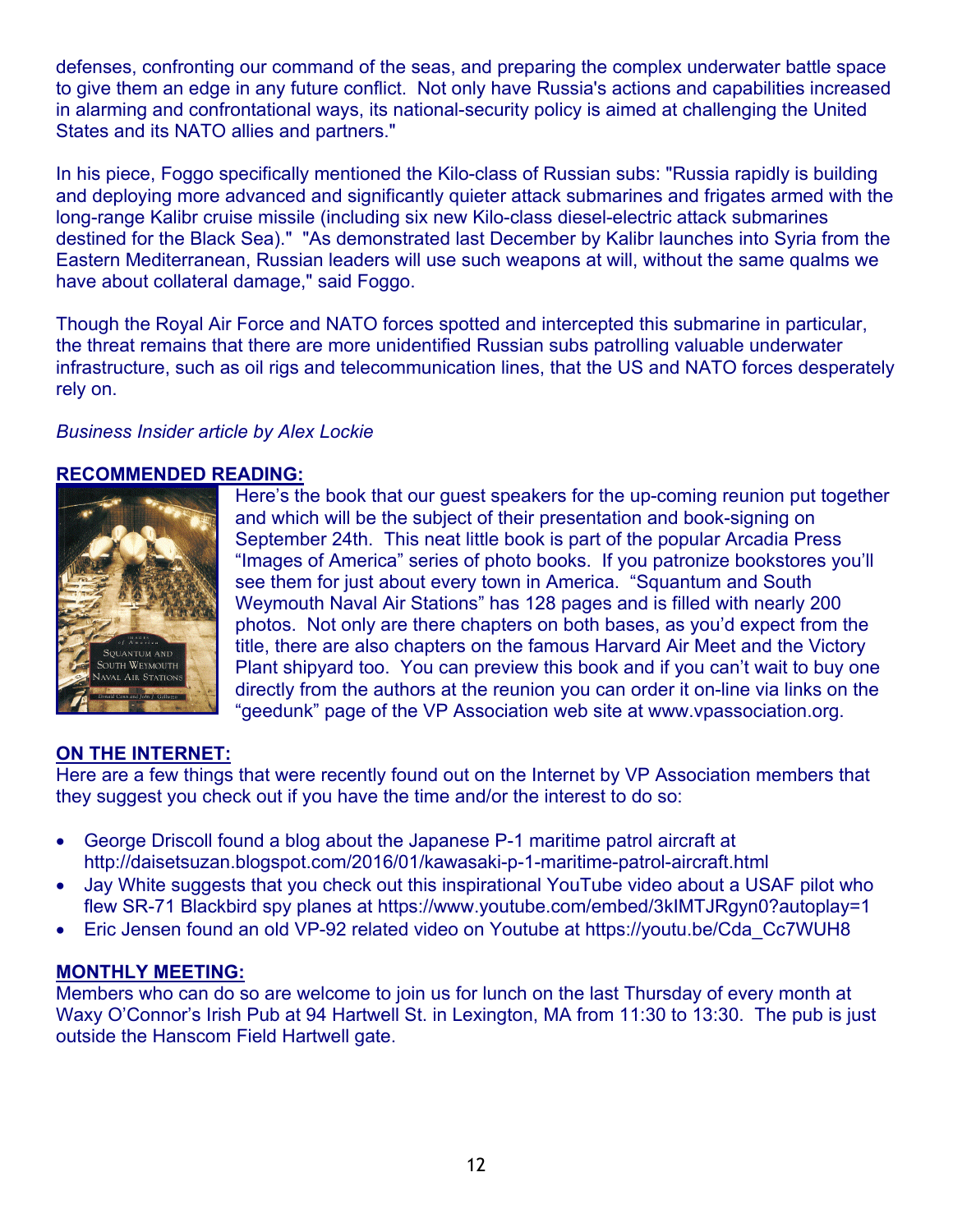## **PARTING SHOTS:**











Come to the reunion on September 24<sup>th</sup> and reconnect with old friends and **shipmates such as these!**